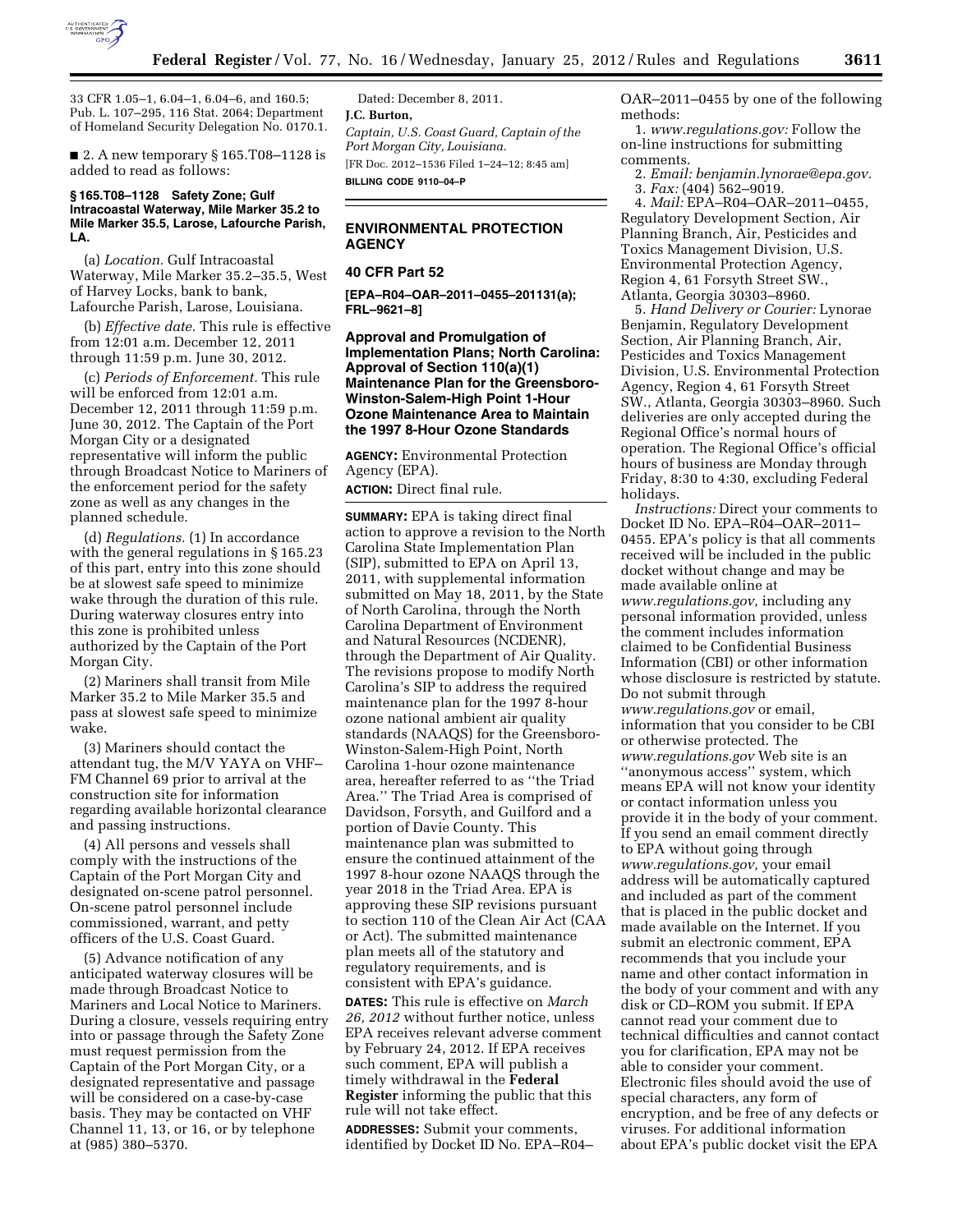Docket Center homepage at *[http://](http://www.epa.gov/epahome/dockets.htm) [www.epa.gov/epahome/dockets.htm.](http://www.epa.gov/epahome/dockets.htm)* 

*Docket:* All documents in the electronic docket are listed in the *[www.regulations.gov](http://www.regulations.gov)* index. Although listed in the index, some information is not publicly available, i.e., CBI or other information whose disclosure is restricted by statute. Certain other material, such as copyrighted material, is not placed on the Internet and will be publicly available only in hard copy form. Publicly available docket materials are available either electronically in *[www.regulations.gov](http://www.regulations.gov)* or in hard copy at the Regulatory Development Section, Air Planning Branch, Air, Pesticides and Toxics Management Division, U.S. Environmental Protection Agency, Region 4, 61 Forsyth Street SW., Atlanta, Georgia 30303–8960. EPA requests that if at all possible, you contact the person listed in the **FOR FURTHER INFORMATION CONTACT** section to

schedule your inspection. The Regional Office's official hours of business are Monday through Friday, 8:30 to 4:30, excluding Federal holidays.

**FOR FURTHER INFORMATION CONTACT:** Zuri Farngalo or Jane Spann, Regulatory Development Section, Air Planning Branch, Air, Pesticides and Toxics Management Division, U.S. Environmental Protection Agency, Region 4, 61 Forsyth Street SW., Atlanta, Georgia 30303–8960. Zuri Farngalo may be reached by phone at  $(404)$  562–9152 or by electronic mail address *[farngalo.zuri@epa.gov.](mailto:farngalo.zuri@epa.gov)* Jane Spann may be reached by phone at (404) 562–9029 or by electronic mail address *[spann.jane@epa.gov.](mailto:spann.jane@epa.gov)* 

# **SUPPLEMENTARY INFORMATION:**

# **Table of Contents**

I. Background

- II. EPA's Analysis of North Carolina's Submittals
- III. Final Action
- IV. Statutory and Executive Order Reviews

### **I. Background**

In accordance with the CAA, the Triad Area was designated nonattainment for the 1-hour ozone NAAQS on November 6, 1991. *See* 56 FR 56694. The designation for the Triad Area was effective on January 6, 1992. *See* 60 FR 7124.

On November 13, 1992, the State of North Carolina, through NCDENR, submitted a request to redesignate the Triad Area to attainment for the 1-hour ozone NAAQS. Included with the 1 hour ozone redesignation request, North Carolina submitted the required 1-hour ozone monitoring data and maintenance plan ensuring the Area would remain in

attainment for the 1-hour ozone NAAQS for at least a period of 10 years (consistent with CAA 175A(a)). The maintenance plan submitted by North Carolina followed EPA guidance for maintenance areas, subject to section 175A of the CAA.

On September 9, 1993, EPA approved North Carolina's request to redesignate the Triad Area (58 FR 4731) to attainment for the 1-hour ozone NAAQS. The maintenance plan for the Triad Area became effective on November 8, 1993. North Carolina provided an update to the Triad Area maintenance plan on April 4, 2004, in accordance with section 175(A)(b), to extend the maintenance plan to cover additional years such that the entire maintenance period was for at least 20 years after the initial redesignation of this Area to attainment. EPA approved North Carolina's update to the Triad Area's maintenance plan on September 20, 2004. *See* 69 FR 56163.

On April 30, 2004, EPA designated and classified areas for the 1997 8-hour ozone NAAQS (69 FR 23858), and published the final Phase 1 Rule for implementation of the 1997 8-hour ozone NAAQS (69 FR 23951) (Phase 1 Rule). In the April 30, 2004, rulemaking entitled ''Air Quality Designations and Classifications for the 8–Hour Ozone National Ambient Air Quality Standards; Early Action Compact Areas with Deferred Effective Dates'' (69 FR 23858), EPA designated every county in the United States unclassifiable/ attainment or nonattainment for the new 8-hour ozone NAAQS. Counties in and around the Triad Area (also known as the Greensboro-Winston Salem-High Point Area) were designated as nonattainment with a deferred effective date as part of the Early Action Compact (EAC) program. (For more information on the EAC1 Program, see, *[http://](http://www.epa.gov/ttn/naaqs/ozone/eac/index.htm)  [www.epa.gov/ttn/naaqs/ozone/eac/](http://www.epa.gov/ttn/naaqs/ozone/eac/index.htm)  [index.htm.](http://www.epa.gov/ttn/naaqs/ozone/eac/index.htm)*) The Greensboro-Winston Salem-High Point nonattainmentdeferred EAC Area 2 for the 1997 8-hour ozone NAAQS (which includes the entire Triad Area) is comprised of Alamance, Caswell, Davidson, Davie, Forsyth, Guilford, Randolph, and Rockingham counties. One year after the effective date of EPA's designations for

the 1997 8-hour ozone NAAQS (*i.e.,*  June 15, 2005), the 1-hour ozone NAAQS was revoked for most areas. However, the 1-hour ozone NAAQS was not revoked for previous 1-hour ozone nonattainment areas that were currently 8-hour nonattainment-deferred EAC areas, such as the Greensboro-Winston Salem-High Point EAC Area.

The Greensboro-Winston Salem-High Point EAC Area attained the 1997 8 hour ozone NAAQS with a design value of 0.083 parts per million (ppm) using three years of quality assured data for the years of 2005–2007. On February 6, 2008, EPA proposed that 13 nonattainment areas with deferred effective dates, including the Greensboro-Winston Salem-High Point Area, be designated attainment for the 1997 8-hour ozone NAAQS. *See* 73 FR 6863. These areas met all of the milestones of the EAC program and demonstrated that they were in attainment of the 1997 8-hour ozone NAAQS as of December 31, 2007. In the same rulemaking, EPA also proposed that one year after the effective date of these designations, the 1-hour ozone NAAQS be revoked in these areas and the transportation conformity requirements for the 1-hour ozone NAAQS no longer remain in effect in these areas after the revocation. This rulemaking was finalized on April 2, 2008. *See* 73 FR 17897. Effective April 15, 2008, the Greensboro-Winston Salem-High Point EAC Area was designated as attainment for the 1997 8-hour ozone NAAQS.

In accordance with section  $110(a)(1)$ of the CAA and the Phase 1 Rule,<sup>3</sup> North Carolina was required to submit a 10 year maintenance plan for the portion of the Greensboro-Winston Salem-High Point EAC Area that comprised the Triad Area (as a former 1-hour ozone maintenance area) within three years of the effective date (*i.e.,* April 15, 2011) of the Area being designated attainment for the 1997 8-hour ozone NAAQS. On May 20, 2005, EPA issued guidance providing information on how a state might fulfill the maintenance plan obligation established by the CAA and the Phase 1 Rule (Memorandum from Lydia N. Wegman to Air Division

<sup>1</sup>An EAC is an agreement between a State, local governments and EPA to implement measures not necessarily required by the Act in order to achieve cleaner air as soon as possible. The program was designed for areas that approached or monitored exceedances of the 1997 8-hour ozone NAAQS, but were in attainment for the 1-hour ozone NAAQS. See, *[http://www.epa.gov/ttn/naaqs/ozone/eac/](http://www.epa.gov/ttn/naaqs/ozone/eac/index.htm)  [index.htm,](http://www.epa.gov/ttn/naaqs/ozone/eac/index.htm)* for further information.

<sup>2</sup>A nonattainment-deferred EAC Area is an area that at the time of EPA's designation had a design value that exceeded the 1997 8-hour ozone NAAQS.

<sup>3</sup>On December 22, 2006, the United States Court of Appeals for the District of Columbia Circuit issued an opinion that vacated EPA's Phase 1 Rule for the 1997 8-hour Ozone Standard. *South Coast Air Quality Management District.* v. *EPA,* 472 F.3d 882 (DC Cir. 2006). The Court vacated those portions of the Phase 1 Rule that provided for regulation of the 1997 8-hour ozone nonattainment areas designated under Subpart 1 in lieu of Subpart 2 (of part D of the CAA), among other portions. The Court's decision does not alter any requirements under the Phase 1 Rule for section 110(a)(l) maintenance plans.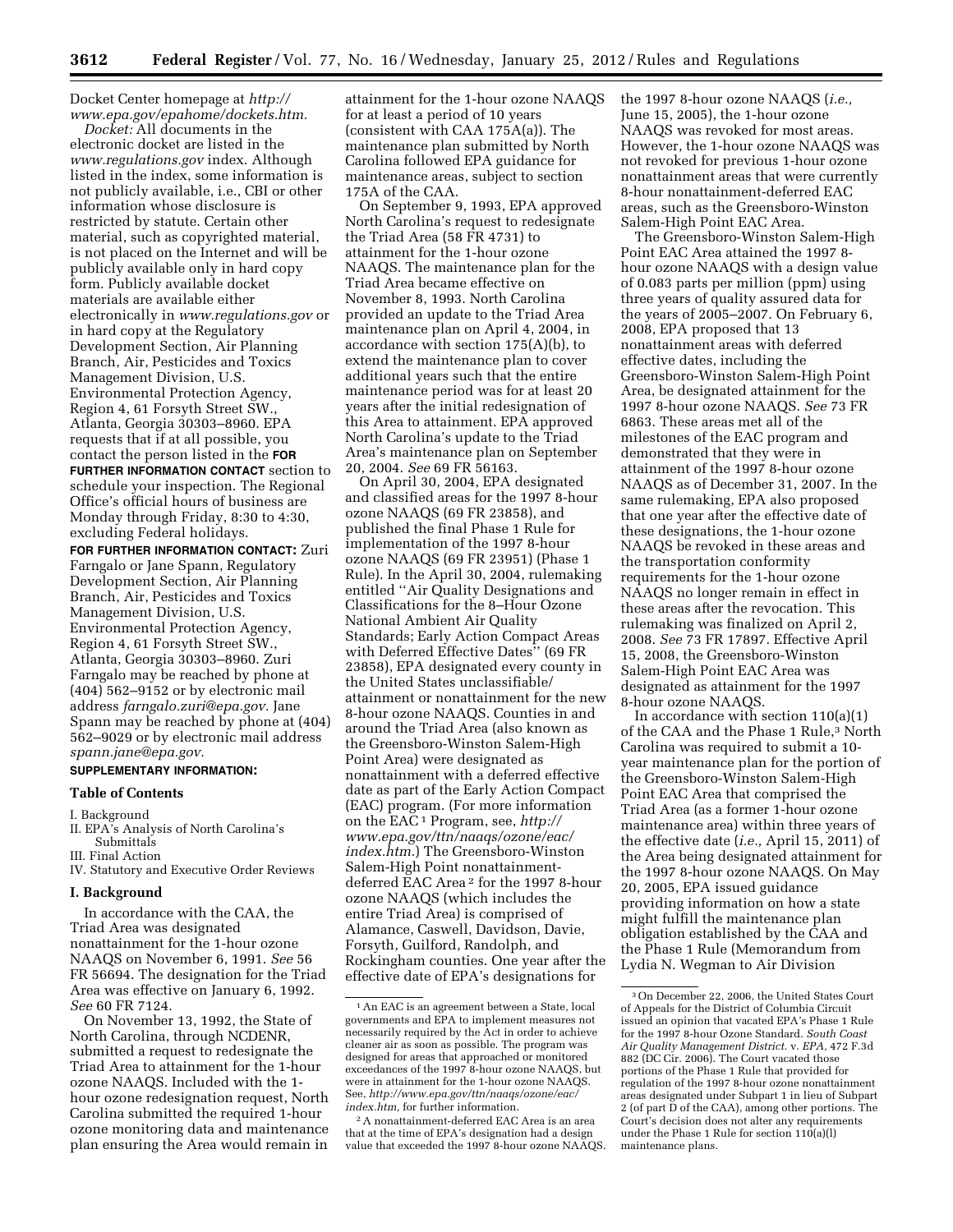Directors, *Maintenance Plan Guidance Document for Certain 8-hour Ozone Areas Under Section 110(a)(1) of Clean Air Act,* May 20, 2005—hereafter referred to as the ''Wegman Memorandum''). On April 13, 2011, with supplemental information submitted on May 18, 2011, North Carolina provided revisions to EPA to meet the requirements for the 110(a)(1) maintenance plan for the Triad Area.

#### **II. EPA's Analysis of North Carolina's Submittal**

As mentioned above, on April 13, 2011, the State of North Carolina, through NCDENR submitted a SIP revision, with supplemental information submitted on May 18, 2011, containing the 1997 8-hour ozone maintenance plan for the Triad Area as required by section 110(a)(1) of the CAA and the provisions of EPA's Phase 1 Rule. *See*  40 CFR 51.905(a)(4). The purpose of the April 13, 2011, submission is to ensure continued attainment and maintenance of the 1997 8-hour ozone NAAQS until 2018 for this attainment area. The May 18, 2011, supplemental information contained Appendix C SESARM reference document, and Appendix D the Public Notice Report, which were both inadvertently left out of the original submittal.

As required, North Carolina's plan provides data showing continued attainment and maintenance of the 1997 8-hour ozone NAAQS in the Triad Area for at least 10 years from the effective date of this Area's designation as attainment for the 1997 8-hour ozone NAAQS. The plan also includes components illustrating how the Area

will continue attainment of the 1997 8-hour ozone NAAQS and provides contingency measures. The section 110(a)(1) maintenance plan components for the Triad Area are discussed below.

(a) *Attainment Inventory.* In order to demonstrate maintenance in the aforementioned area, North Carolina developed comprehensive inventories of volatile organic compounds (VOC) and nitrogen oxides  $(NO<sub>X</sub>)$  emissions from area, point, on-road mobile, non-road mobile (including aircraft, locomotive and marine  $(ALM)$ ,<sup>4</sup> and manmade emission sources using 2007 as the base year. According to the May 20, 2005, *Maintenance Plan Guidance Document for Certain 8-Hour Ozone Areas Under Section 110(a)(1) of the Clean Air Act,*  a state may use one of the three years for which the 1997 8-hour attainment designation was based (2001, 2002 and 2003) as their attainment inventory base year. However, due to the fact that the Triad Area was an EAC area, the effective date of designation was deferred to April 15, 2008, and therefore consideration of a later base year of 2005, 2006, or 2007 was required for the purpose of an emissions inventory. *See*  69 FR 23857. For the purpose of this maintenance plan, North Carolina chose 2007 as the attainment level emissions base year for the Triad Area. The State's submittal contains the detailed inventory data and summaries by source category for the Triad Area.

In accordance with USEPA's Air Emissions Reporting Rule requirements, North Carolina compiles a statewide emissions inventory for point sources on an annual basis. Area source

emissions are estimated by multiplying an emission factor by a known indicator like number of employess or population. On-road mobile emissions of VOC and  $NO<sub>x</sub>$  were estimated using the MOVES2010a mobile model. Non-road mobile emissions data were derived using the U.S. EPA's NONROAD 2008 model with the exception of railroad locomotives and aircraft engines that are estimated by using an emission factor.

In projecting data for the maintenance year 2018 emissions inventories, North Carolina used several methods to project data from the base year 2007 to the interim years 2011, and 2018. These projected inventories were developed using EPA-approved technologies and methodologies including the Southeastern Emissions Modeling, Analysis, and Planning methodology. Projected point, area, and non-road mobile source inventories were developed using the 2007 base year inventories and economic growth factors from EPA's Economic Growth and Analysis System.

The following tables provide VOC and  $NO<sub>x</sub>$  emissions data for the 2007 base attainment year inventories, as well as projected VOC and  $NO<sub>x</sub>$  emissions inventory data for 2010, 2014, and 2018. The Phase 1 Rule provides that the 10-year maintenance period begin as of the effective date of designation for the 1997 8-hour NAAQS for the Area. The designations for the 13 EAC attainment areas (of which the Greensboro-Winston Salem- High Point Area (inclusive of the Triad Area) was one) were effective in April 2008 so the maintenance period must end no earlier than 2018.

TABLE 1—2007 VOC AND  $NO_{X}$  Base Year Emissions Inventory for the Triad Area

[Tons/day]

| County | Point                 | Area  | Onroad | Nonroad | Manmade | Total  |
|--------|-----------------------|-------|--------|---------|---------|--------|
|        | $-$ VOC emissions $-$ |       |        |         |         |        |
|        | 3.83                  | 6.83  | 6.60   | 1.97    | 19.23   | 38.46  |
|        | 0.19                  | 4.68  | 1.85   | 1.32    | 8.04    | 16.08  |
|        | 4.03                  | 16.53 | 12.05  | 3.79    | 36.4    | 54.54  |
|        | 9.68                  | 22.62 | 17.41  | 8.33    | 58.04   | 116.08 |
|        | 17.73                 | 50.66 | 37.91  | 15.41   | 121.71  | 225.16 |
|        | $-MOx$ emissions-     |       |        |         |         |        |
|        | 2.73                  | 0.62  | 15.08  | 3.56    | 21.99   | 43.98  |
|        | 0.06                  | 0.21  | 5.03   | 0.78    | 6.08    | 12.16  |
|        | 2.22                  | 0.99  | 27.73  | 4.94    | 35.88   | 56.14  |
|        | 1.06                  | 2.01  | 42.78  | 11.83   | 57.68   | 115.36 |
|        | 6.07                  | 3.83  | 90.62  | 21.11   | 121.63  | 227.64 |

\* Due to conventional rounding rules, emission totals listed in Tables 1 and 2 may not reflect the absolute mathematical totals.

<sup>4</sup>No commercial marine vessels operate in

Davidson, Davie, Forsyth or Guilford counties so

there are no emissions reported for this category.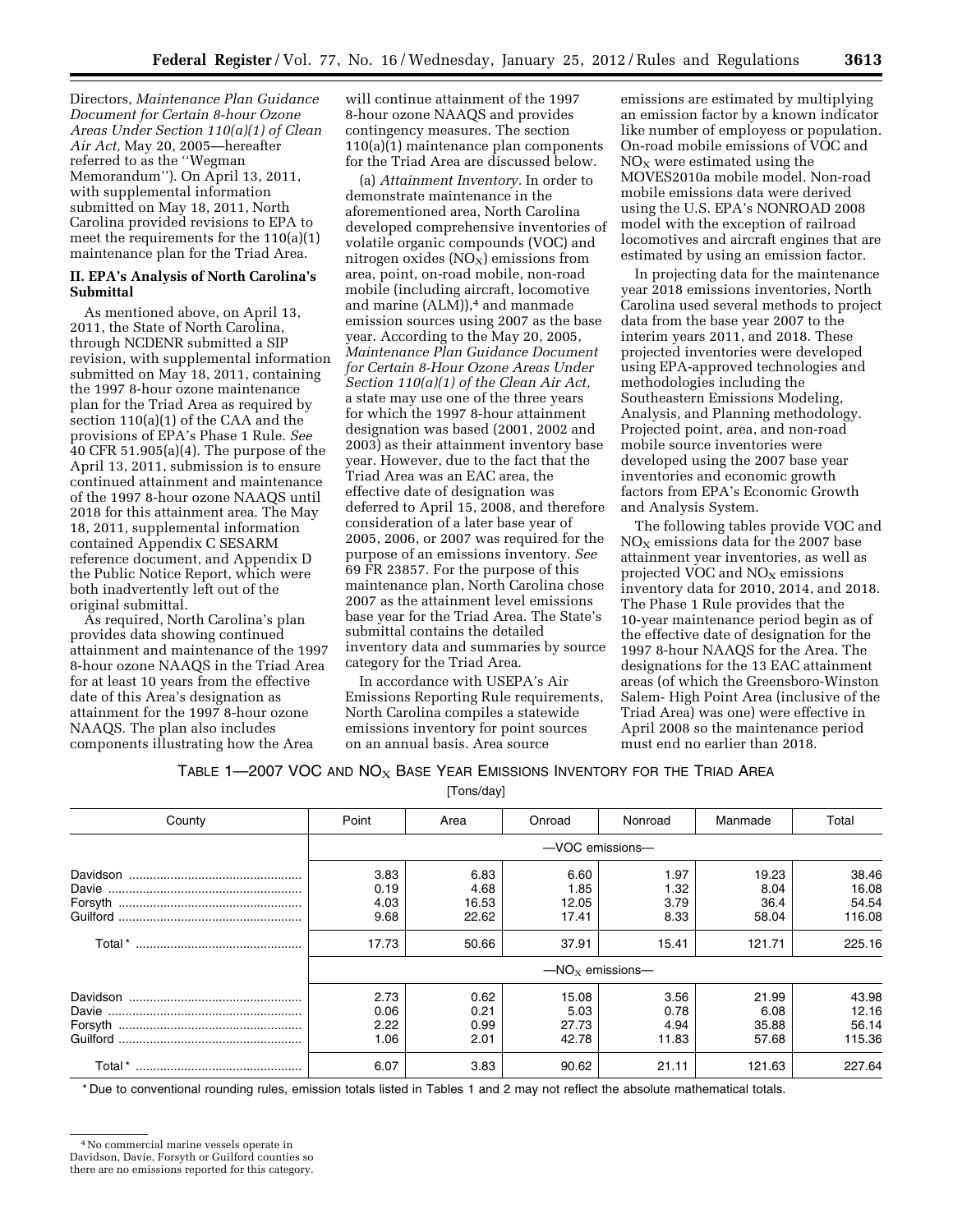| TABLE 2—PROJECTED VOC AND $NO_{X}$ Emissions Inventory for the Triad Area |  |
|---------------------------------------------------------------------------|--|
|---------------------------------------------------------------------------|--|

[Tons/day]

| Source type                                                                                                                          | 2007                                               | 2011                                              | 2018                                              |
|--------------------------------------------------------------------------------------------------------------------------------------|----------------------------------------------------|---------------------------------------------------|---------------------------------------------------|
|                                                                                                                                      | $-MOx$ emissions-                                  |                                                   |                                                   |
| Area<br>Manmade                                                                                                                      | 6.07<br>3.83<br>90.62<br>21.11<br>121.63<br>243.26 | 6.19<br>3.87<br>64.56<br>16.96<br>91.58<br>183.16 | 6.47<br>3.88<br>36.00<br>10.78<br>57.13<br>114.26 |
|                                                                                                                                      | VOC emissions-                                     |                                                   |                                                   |
| $\textbf{Manmade}\,\, \textcolor{red}{\textbf{Manmade}}\,\, \textcolor{red}{\textbf{Manmade}}\,\, \textcolor{red}{\textbf{Manmade}}$ | 17.73<br>50.66<br>37.91<br>15.41<br>121.71         | 17.75<br>54.96<br>26.16<br>12.11<br>110.98        | 17.80<br>64.53<br>15.37<br>8.81<br>106.51         |
|                                                                                                                                      | 243.42                                             | 221.96                                            | 213.02                                            |

\* Due to conventional rounding rules, emission totals listed in Tables 1 and 2 may not reflect the absolute mathematical totals.

As shown in Table 2 above, the Triad Area is projected to steadily decrease its total VOC and  $NO<sub>x</sub>$  emissions from the base year of 2007 to the maintenance year of 2018. This VOC and  $NO<sub>X</sub>$ emission decrease demonstrates continued attainment/maintenance of the 1997 8-hour ozone NAAQS for ten years from 2008 (the year the Area was effectively designated attainment for the 1997 8-hour ozone NAAQS) as required by the CAA and Phase 1 Rule. NOx and VOC emissions are expected to decrease approximately 47 and 9 percent, respectively, from the attainment base year to 2018. These projected reductions of ozone precursors signal continued maintenance of the 1997 8-hour ozone NAAQS.

The attainment inventories submitted by North Carolina for this Area are consistent with the criteria as discussed in the Wegman Memorandum (For more information on the Wegman Memorandom see *[http://www.epa.gov/](http://www.epa.gov/ttn/oarpg/t1/memoranda/policymem33d.pdf)  [ttn/oarpg/t1/memoranda/](http://www.epa.gov/ttn/oarpg/t1/memoranda/policymem33d.pdf) [policymem33d.pdf](http://www.epa.gov/ttn/oarpg/t1/memoranda/policymem33d.pdf)*.) EPA finds that the future emission levels for the projected years 2011, and 2018, are expected to be less than the attainment level emissions in 2007. In the event that future 1997 8 hour ozone monitoring values in the Triad Area are found to violate the 1997 8-hour ozone NAAQS, the contingency plan section of the Triad Area's maintenance plan includes measures that will be promptly implemented to ensure that the Triad Area returns to attainment of the 1997 ozone NAAQS. Please see Section (d) *Contingency Plan,*  below, for additional information related to the contingency measures in the maintenance plan.

(b) *Maintenance Demonstration.* The primary purpose of a maintenance plan is to demonstrate how an area will continue to remain in attainment with the 1997 8-hour ozone standards for the 10-year period following the effective date of designation as unclassifiable/ attainment. The required end projection year for the Triad Area is 2018. As discussed in Section (a) Attainment Inventory above, North Carolina identified the level of ozone-forming emissions that were consistent with attainment of the NAAQS for ozone in 2007. North Carolina projected VOC and  $NO<sub>X</sub>$  emissions for 2011 and 2018. EPA finds that the future emissions levels in these years are expected to be below the emissions levels in 2007 in the Triad Area.

North Carolina's SIP revisions for the maintenance plan for the Triad Area also relies on a combination of several air quality measures that will provide for additional 1997 8-hour ozone emissions reductions in this Area. The Triad Area is also benefiting from the following reductions that are occurring in other states in the Southeast: (1) North Carolina Clean Smokestacks Act, (2) Atlanta/Northern Kentucky/ Birmingham 1-hour SIPs,  $(3)$  NO<sub>X</sub> reasonably available control technology in 1997 8-hour ozone nonattainment area SIP, and (4) implementation of  $NO<sub>x</sub>$ SIP Call Phase 1 in southeastern states. Moreover, despite the legal status of the Clean Air Interstate Rule (CAIR) as remanded, many facilities have already installed or are continuing with plans to install emission controls that may benefit the Triad Area.

(c) *Consideration of CAIR.* The NOX SIP Call requires states to make significant, specific emissions reductions. It also provided a mechanism, the  $NO<sub>x</sub>$  Budget Trading Program, which states could use to achieve those reductions. When EPA promulgated CAIR, it discontinued (starting in 2009) the  $NO<sub>x</sub>$  Budget Trading Program, 40 CFR 51.121(r), but created another mechanism—the CAIR  $NO<sub>x</sub>$  ozone season trading program which states could use to meet their SIP Call obligations (70 FR 25289–90). EPA notes that a number of states, when submitting SIP revisions to require sources to participate in the CAIR  $NO_X$ ozone season trading program, removed the SIP provisions that required sources to participate in the  $NO<sub>x</sub>$  Budget Trading Program.

In 2008, the US Court of Appeals for the D.C. Circuit remanded CAIR to the Agency, leaving existing CAIR programs in place while directing EPA to replace them as rapidly as possible with a new rule consistent with the CAA. Therefore, the provisions of CAIR, including the  $NO<sub>x</sub>$  ozone season trading program, remain in place during the remand (*North Carolina* v. *EPA,* 550 F.3d 1176 (D.C. Cir. 2008)), and continue to satisfy the trading requirements of the  $NO<sub>x</sub>$  SIP Call, as EPA is no longer administering the  $NO_X$  Budget Trading Program. Nonetheless, all states, regardless of the current status of their regulations that previously required participation in the  $NO<sub>x</sub>$  Budget Trading Program, will remain subject to all of the requirements in the  $NO<sub>X</sub>$  SIP Call, even when the existing CAIR  $NO<sub>x</sub>$  ozone season trading program is replaced by the Cross State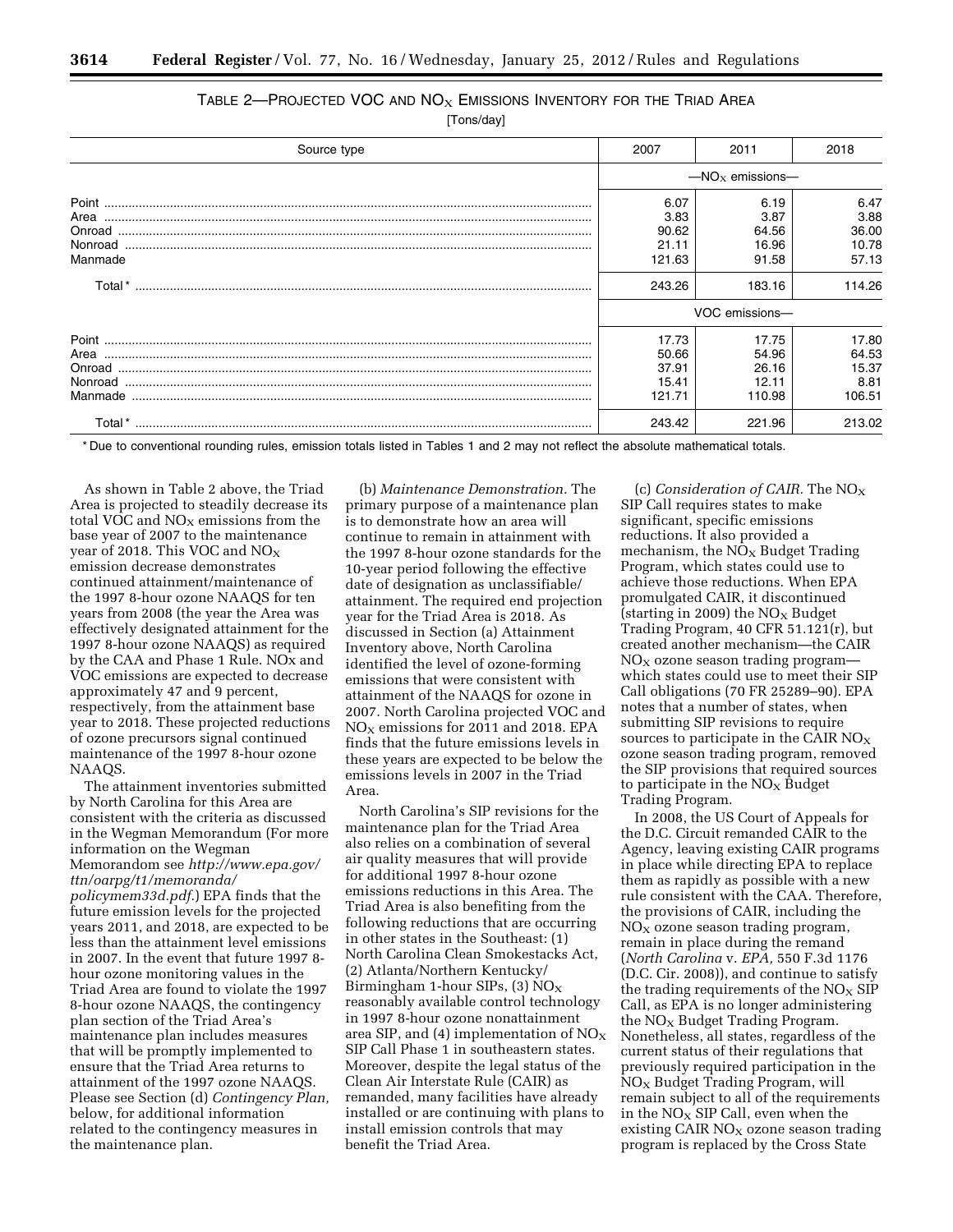Air Pollution Rule (CSAPR) in 2012. That rule, promulgated on July 6, 2011, replaces and strengthens the 2005 CAIR trading programs, and meets the CAA requirements and responds to the court's concerns. In addition, the antibacksliding provisions of 40 CFR 51.905(f) specifically provide that the provisions of the  $NO<sub>x</sub>$  SIP Call, including the statewide  $NO<sub>X</sub>$  emission budgets, continue to apply after revocation of the 1-hour standards.

All  $NO<sub>X</sub>$  SIP Call states, including North Carolina, have SIPs that currently satisfy their obligations under the SIP Call, and the SIP Call reduction requirements are being met. EPA will continue to enforce the requirements of the  $NO<sub>X</sub>$  SIP Call even after the CSAPR takes effect. For these reasons, EPA believes that regardless of the status of the CAIR and CSAPR programs, the  $NO<sub>x</sub>$  SIP call requirements can be relied upon in demonstrating maintenance.

(d) *Ambient Air Quality Monitoring.*  The table below shows design values 5 for the Triad Area. The ambient ozone monitoring data were collected at sites that were selected with assistance from EPA and are considered representative of the areas of highest concentration. The State of North Carolina will continue to conduct ambient air quality monitoring programs for ozone in the Triad Area. All monitoring programs will continue in accordance with applicable EPA monitoring requirements contained in 40 CFR Part 58. Any modification to the ambient air monitoring network will be accomplished through close consultation with EPA. The Triad Area has not had a monitored design value that exceeded the 1997 8-hour NAAQS since the 2002–2004 design value timeperiod as seen in Table 3.6

6Under EPA regulations found at 40 CFR part 50, the 1997 8-hour ozone NAAQS are attained when the 3-year average of the annual fourth-highest daily maximum 8-hour ambient air quality ozone concentrations is less than 0.08 parts per million (i.e. 0.084 when rounding is considered).

# TABLE 3—MAXIMUM 8-HOUR OZONE DESIGN VALUES FOR THE TRIAD AREA

| Years | Design<br>value |
|-------|-----------------|
|       | 0.093           |
|       | 0.087           |
|       | 0.082           |
|       | 0.081           |
|       | 0.083           |
|       | 0.082           |
|       | 0.079           |
|       | 0.076           |

The maximum design value for 2008 through 2010 identified in Table 3 demonstrates attainment of the 1997 8 hour ozone NAAQS at a level of 0.076 ppm. Further, these design values indicate that the Triad Area is expected to continue attainment of the 1997 8 hour ozone NAAQS based on a gradual decrease in the design values. The attainment level for the 1997 8-hour ozone standards is 0.08 ppm, effectively 0.084 ppm with the rounding convention. In the event that a design value for the Triad Area monitors exceed the 1997 8-hour ozone standards, one or more contingency measures included in North Carolina's maintenance plan would be promptly implemented in accordance with the contingency plan, as discussed below.

(e) *Contingency Plan.* In accordance with 40 CFR 51.905(a)(4)(ii) and the Wegman Memorandum, the section 110(a)(1) maintenance plan includes contingency provisions to promptly correct a violation of the 1997 8-hour ozone NAAQS that may occur. The State of North Carolina has established three triggers to activate contingency measures including: (1) A violation of the 1997 ozone NAAQS at any of the Triad area monitors, (2) monitored ozone levels indicating that an actual ozone NAAQS violation is imminent, and (3) a monitored fourth high exceedance of 1997 8-hour ozone NAAQS at any monitor. In the maintenance plan, if contingency measures are triggered, North Carolina has committed to implement the measures as expeditiously as practicable, including adopting one or more contingency measures as expeditiously as practical and implementing the measures within 24 months of the triggering event. The State's contingency measures include: (1)  $NO<sub>X</sub>$  Reasonably Available Control Technology on stationary sources in the Triad maintenance area; (2) diesel inspection and maintenance program; (3) implementation of diesel retrofit programs, including incentives for

performing retrofits; and, (4) additional controls in upwind areas.

These contingency measures and schedules for implementation satisfy EPA's long-standing guidance on the requirements of section 110(a)(1) of continued attainment. Continued attainment of the 1997 8-hour ozone NAAQS in the Triad Area will depend, in part, on the air quality measures discussed previously (see section II). In addition, North Carolina commits to verify the 1997 8-hour ozone status in this maintenance plan through periodic ozone precursor emission inventory updates. Emission inventory updates will be completed by 18 months following the end of the inventory year to verify continued attainment of the 1997 8-hour ozone NAAQS.

#### **III. Final Action**

Pursuant to section 110(a)(1) of the CAA, EPA is approving the maintenance plan addressing the 1997 8-hour ozone NAAQS in the Triad Area, submitted by the State of North Carolina, through NCDENR, on April 13, 2011, with supplemental information submitted on May 18, 2011. The maintenance plan ensures continued attainment of the 1997 8-hour ozone NAAQS through the maintenance year 2018. EPA has evaluated North Carolina's submittal and has determined that it meets the applicable requirements of the CAA and EPA regulations, and is consistent with EPA policy. On March 12, 2008, EPA issued revised ozone NAAQS. The current action, however, is being taken to address requirements under the 1997 8-hour ozone NAAQS.

EPA is publishing this rule without prior proposal because the Agency views this as a non-controversial amendment and anticipates no adverse comments. However, in the proposed rules section of this **Federal Register**  publication, EPA is publishing a separate document that will serve as the proposal to approve the SIP revision should adverse comment be filed. This rule will be effective on March 26, 2012 without further notice unless the Agency receives adverse comment by February 24, 2012. If EPA receives such comments, then EPA will publish a document withdrawing the final rule and informing the public that the rule will not take effect. All public comments received will then be addressed in a subsequent final rule based on the proposed rule. EPA will not institute a second comment period on this action. Any parties interested in commenting must do so at this time. If no such comments are received, the public is advised this rule will be effective on March 26, 2012 and no

<sup>&</sup>lt;sup>5</sup>The air quality design value at a monitoring site is defined as the concentration that when reduced to the level of the standard ensures that the site meets the standard. For a concentration-based standard, the air quality design value is simply the standard-related test statistic. Thus, for the primary and secondary 1997 8-hour ozone standards, the 3 year average annual fourth-highest daily maximum 8-hour average ozone concentration is also the air quality design value for the site. 40 CFR 50, Appendix I, Section 3.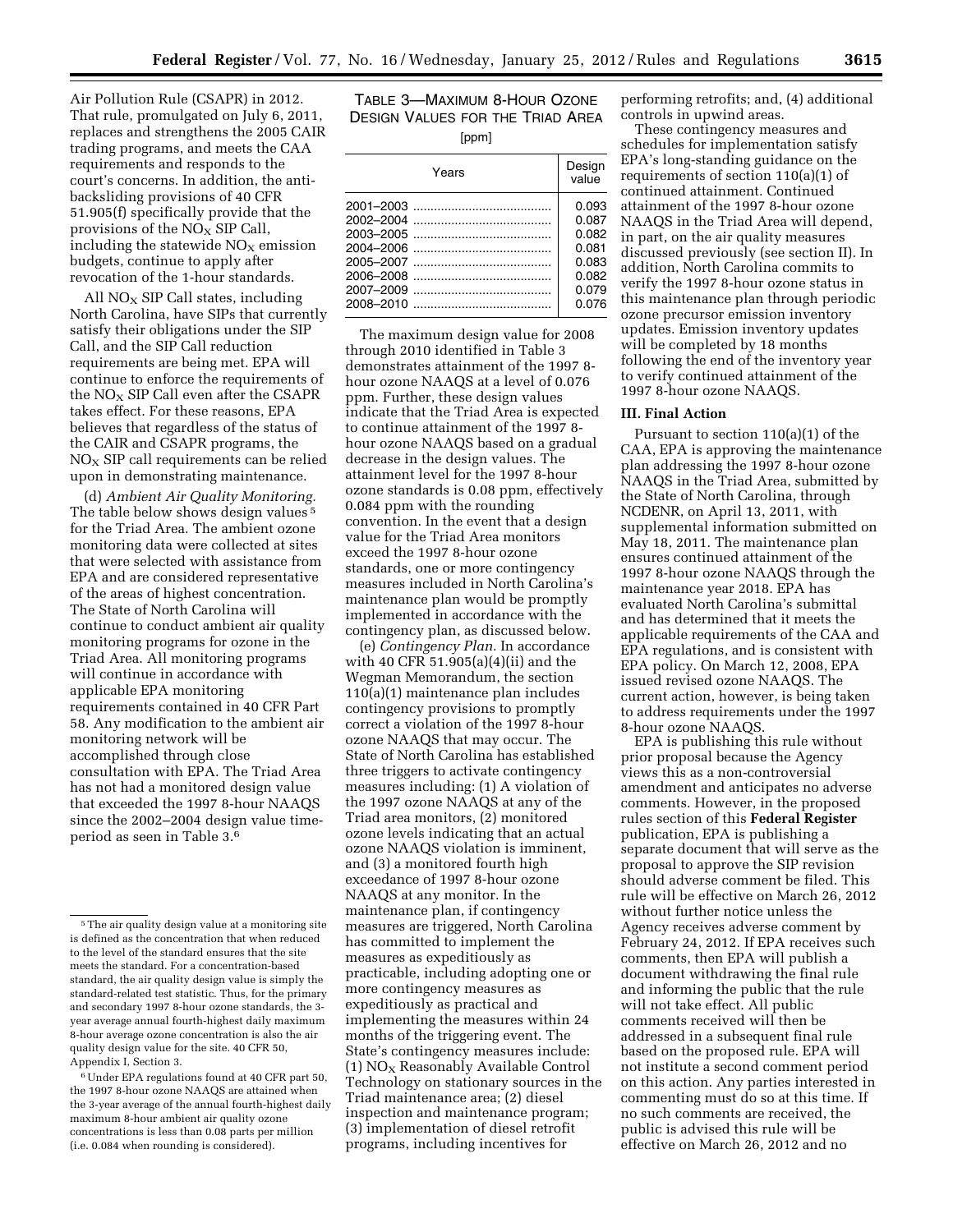further action will be taken on the proposed rule.

### **IV. Statutory and Executive Order Reviews**

Under the CAA, the Administrator is required to approve a SIP submission that complies with the provisions of the Act and applicable Federal regulations. 42 U.S.C. 7410(k); 40 CFR 52.02(a). Thus, in reviewing SIP submissions, EPA's role is to approve state choices, provided that they meet the criteria of the CAA. Accordingly, this action merely approves state law as meeting Federal requirements and does not impose additional requirements beyond those imposed by state law. For that reason, this action:

• Is not a ''significant regulatory action'' subject to review by the Office of Management and Budget under Executive Order 12866 (58 FR 51735, October 4, 1993);

• Does not impose an information collection burden under the provisions of the Paperwork Reduction Act (44 U.S.C. 3501 *et seq.*);

• Is certified as not having a significant economic impact on a substantial number of small entities under the Regulatory Flexibility Act (5 U.S.C. 601 *et seq.*);

• Does not contain any unfunded mandate or significantly or uniquely affect small governments, as described in the Unfunded Mandates Reform Act of 1995 (Pub. L. 104–4);

• Does not have Federalism implications as specified in Executive Order 13132 (64 FR 43255, August 10, 1999);

• Is not an economically significant regulatory action based on health or safety risks subject to Executive Order 13045 (62 FR 19885, April 23, 1997);

• Is not a significant regulatory action subject to Executive Order 13211 (66 FR 28355, May 22, 2001);

• Is not subject to requirements of Section 12(d) of the National

Technology Transfer and Advancement Act of 1995 (15 U.S.C. 272 note) because application of those requirements would be inconsistent with the CAA; and

• Does not provide EPA with the discretionary authority to address, as appropriate, disproportionate human health or environmental effects, using practicable and legally permissible methods, under Executive Order 12898 (59 FR 7629, February 16, 1994). In addition, this rule does not have tribal implications as specified by Executive Order 13175 (65 FR 67249, November 9, 2000), because the SIP is not approved to apply in Indian country located in the state, and EPA notes that it will not impose substantial direct costs on tribal governments or preempt tribal law.

The Congressional Review Act, 5 U.S.C. 801 *et seq.,* as added by the Small Business Regulatory Enforcement Fairness Act of 1996, generally provides that before a rule may take effect, the agency promulgating the rule must submit a rule report, which includes a copy of the rule, to each House of the Congress and to the Comptroller General of the United States. EPA will submit a report containing this action and other required information to the U.S. Senate, the U.S. House of Representatives, and the Comptroller General of the United States prior to publication of the rule in the **Federal Register**. A major rule cannot take effect until 60 days after it is published in the **Federal Register**. This action is not a ''major rule'' as defined by  $5 \text{ U.S.C. } 804(2)$ .

Under section 307(b)(1) of the CAA, petitions for judicial review of this action must be filed in the United States Court of Appeals for the appropriate circuit by March 26, 2012. Filing a petition for reconsideration by the Administrator of this final rule does not affect the finality of this action for the purposes of judicial review nor does it extend the time within which a petition for judicial review may be filed, and

shall not postpone the effectiveness of such rule or action. Parties with objections to this direct final rule are encouraged to file a comment in response to the parallel notice of proposed rulemaking for this action published in the proposed rules section of today's **Federal Register**, rather than file an immediate petition for judicial review of this direct final rule, so that EPA can withdraw this direct final rule and address the comment in the proposed rulemaking. This action may not be challenged later in proceedings to enforce its requirements. (*See* section 307(b)(2).)

# **List of Subjects in 40 CFR Part 52**

Environmental protection, Air pollution control, Ozone, Intergovernmental relations, Incorporation by reference, Nitrogen dioxides, Reporting and recordkeeping requirements, and Volatile organic compounds.

**Authority:** 42 U.S.C. 7401 *et seq.* 

Dated: January 12, 2012.

**A. Stanley Meiburg,** 

*Acting Regional Administrator, Region 4.* 

40 CFR part 52 is amended as follows:

#### **PART 52—[AMENDED]**

■ 1. The authority citation for part 52 continues to read as follows:

**Authority:** 42 U.S.C. 7401 *et seq.* 

#### **Subpart II—North Carolina**

■ 2. Section 52.1770(e) is amended by adding new entries for ''1997 8-Hour Ozone 110(a)(1) Maintenance Plan for the Triad Area'' and ''Supplement to 110(a)(1) Maintenance Plan for the Triad Area'' to read as follows at the end of the table:

**§ 52.1770 Identification of plan.** 

\* \* \* \* \* (e) \* \* \*

# EPA-APPROVED NORTH CAROLINA NON-REGULATORY PROVISIONS

|       | Provision |                                                             | State effective<br>date | EPA approval<br>date | <b>Federal Register citation</b>          |
|-------|-----------|-------------------------------------------------------------|-------------------------|----------------------|-------------------------------------------|
|       |           | 1997 8-Hour Ozone 110(a)(1) Maintenance Plan for the Triad  | 4/13/11                 | 3/26/12              | [Insert citation of publication.]         |
| Area. |           | Supplement to 110(a)(1) Maintenance Plan for the Triad Area | 5/18/2011               |                      | 3/26/12 [Insert citation of publication.] |